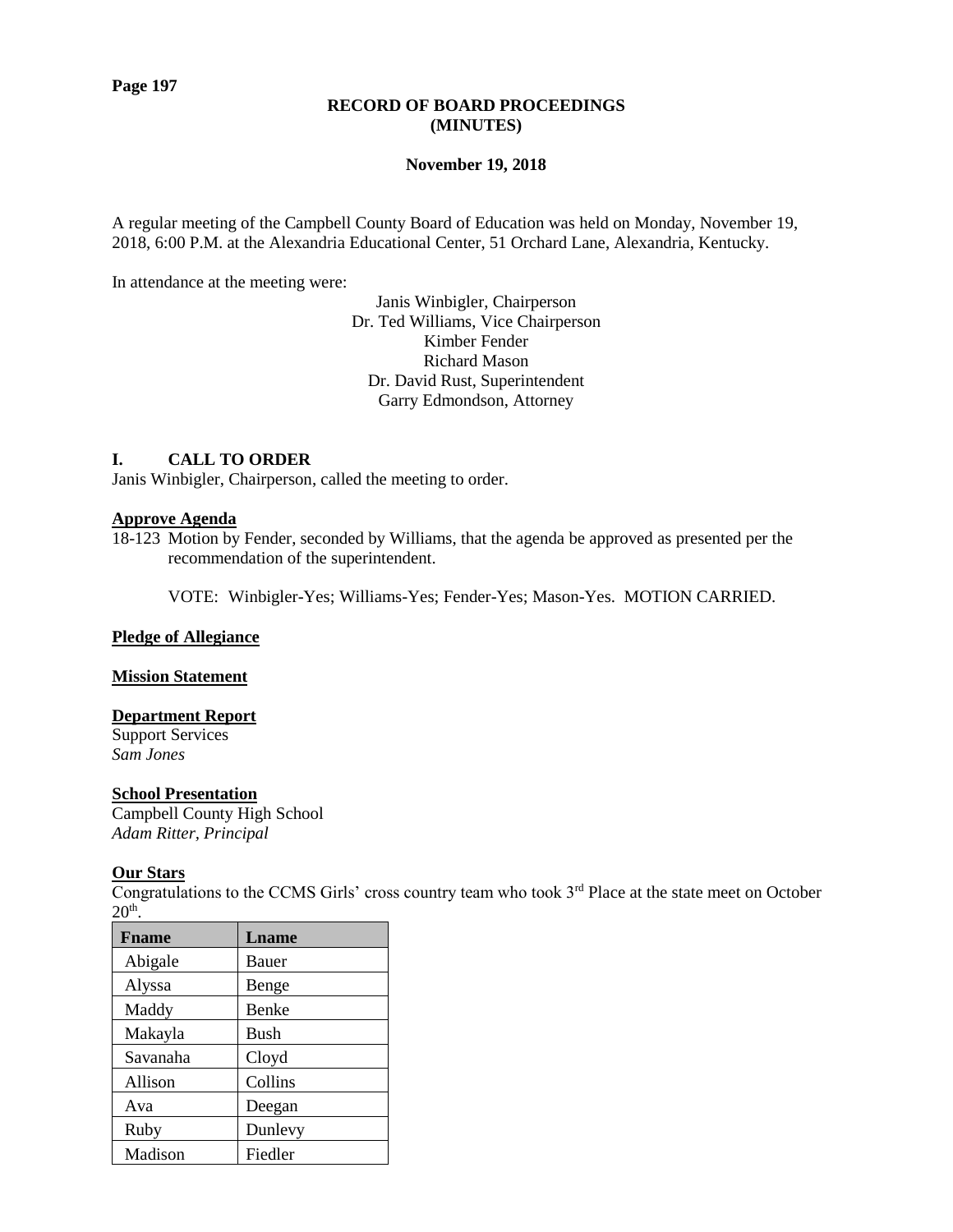| Christina | Gogzheyan    |
|-----------|--------------|
| Mya       | Graham       |
| Karli     | Haigis       |
| Olivia    | Holbrook     |
| Kaylee    | Johnsonbaugh |
| Ryann     | Mckee        |
| Sophia    | <b>Myers</b> |
| Nadia     | Mingo        |
| Grace     | Phillips     |
| Mikayla   | Reed         |
| Rileigh   | Sherman      |
| Kaitlyn   | Strange      |
| Presley   | Surharski    |
| Tricia    | Verst        |
| Emilie    | Zengel       |

Congratulations to the CCYFL Juniors who won the 2018 NKYFL Super Bowl championship!

| Shayden | Anderson       |
|---------|----------------|
| Eric    | Berne          |
| Gage    | Boyd           |
| Dawson  | Carder         |
| Mason   | Cornelison     |
| Aiden   | Dowds          |
| Casey   | Fitzpatrick    |
| Dylan   | Griesinger     |
| Konnor  | Griffis        |
| Michael | Hill           |
| Joshua  | Hitt           |
| Garyn   | Jackson        |
| Truman  | <b>Jeffers</b> |
| Isaac   | Mason          |
| Peyton  | McGrath        |
| Blair   | McManis        |
| Carter  | Nelson         |
| Colin   | Roomes         |
| Aden    | Russelburg     |
| Cameron | Smith          |
| Dalton  | Turner         |
| Drake   | Wever          |
| Jeremy  | Whitehead Jr.  |
| Hunter  | Wiseman        |
| Mason   | Wiseman        |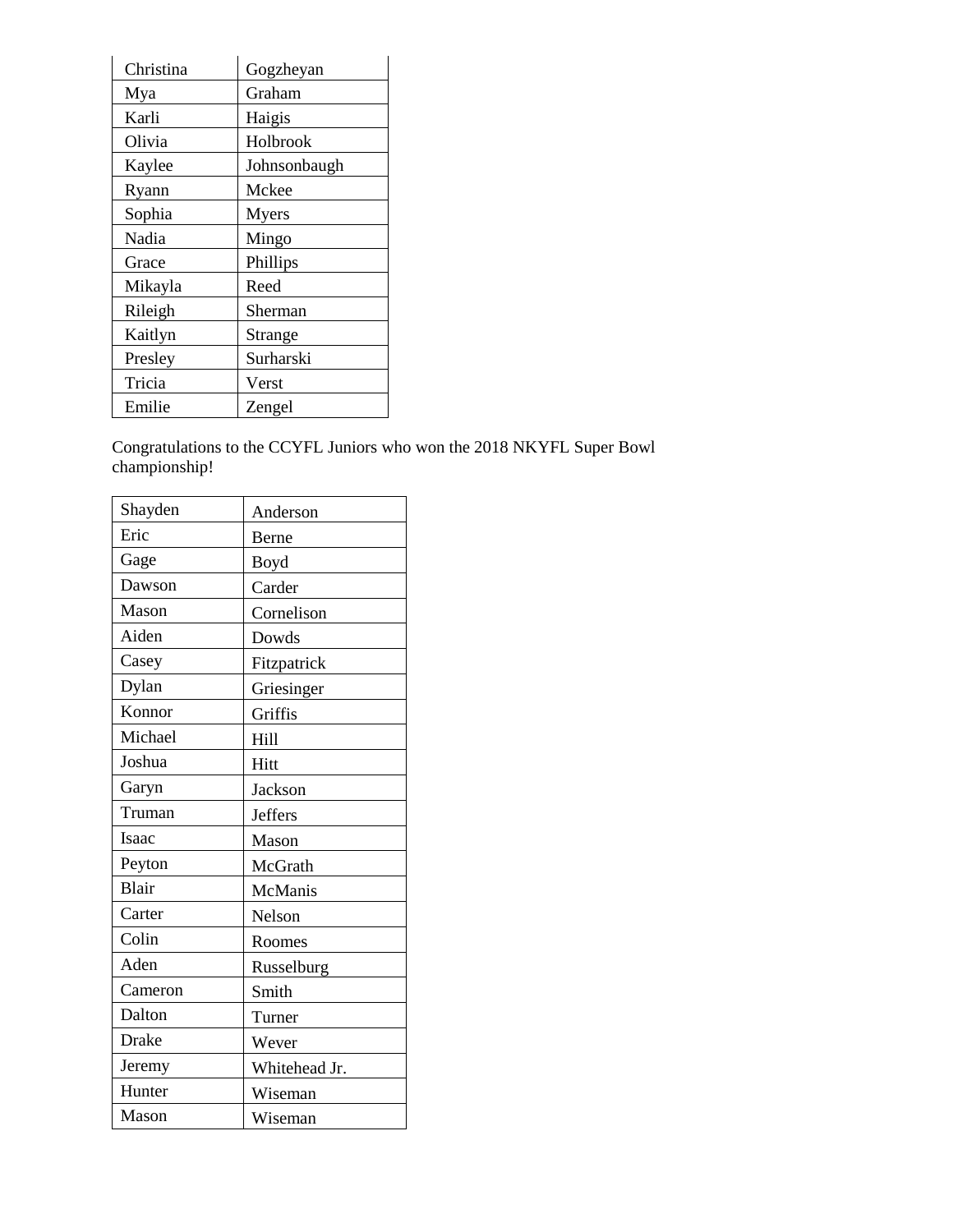# **Page 199**

Congratulations to the CCHS Boys' soccer team on winning the KHSAA 37<sup>th</sup> District Championship game against Bishop Brossart.

| Abdullahi           | Adan            |
|---------------------|-----------------|
| Luke                | <b>Baker</b>    |
| Trent               | <b>Baute</b>    |
| Robert              | Bay             |
| Jared               | <b>Besecker</b> |
| Benjamin            | <b>Brown</b>    |
| John                | Enzweiler       |
| <b>Blake</b>        | Foster          |
| Joel                | Frimpong-Mansoh |
| Gabriel             | Gerbl           |
| Logan               | Hart            |
| Grady               | Houston         |
| Samuel              | Jones           |
| Aaron               | Meyer           |
| Benjamin            | Mounce          |
| Josh                | Napier          |
| Hunter              | O'Brien         |
| <b>Stephen Trey</b> | Penrod          |
| Nicholas            | Phelps          |
| <b>Brayden</b>      | Reynolds        |
| Aaron               | Schnee          |
| Trent               | Sorgenfrei      |
| Kameron             | Steffen         |

Congratulations to the girls' volleyball team on winning the district championship, the KHSAA 10th Region title and becoming State semi-finalists!

| Taylor  | <b>Bowers</b>  |
|---------|----------------|
| Olivia  | Crowl          |
| Kasey   | Martin         |
| Elena   | McCleary       |
| Rylee   | McKinney       |
| Madison | Pond           |
| Hope    | <b>Russell</b> |
| Ella    | Schloemer      |
| Hailey  | Scott          |
| Karli   | Siry           |
| Natalie | Smith          |
| Lauren  | Vineyard       |
| Hannah  | Wells          |
| Elyse   | Wieland        |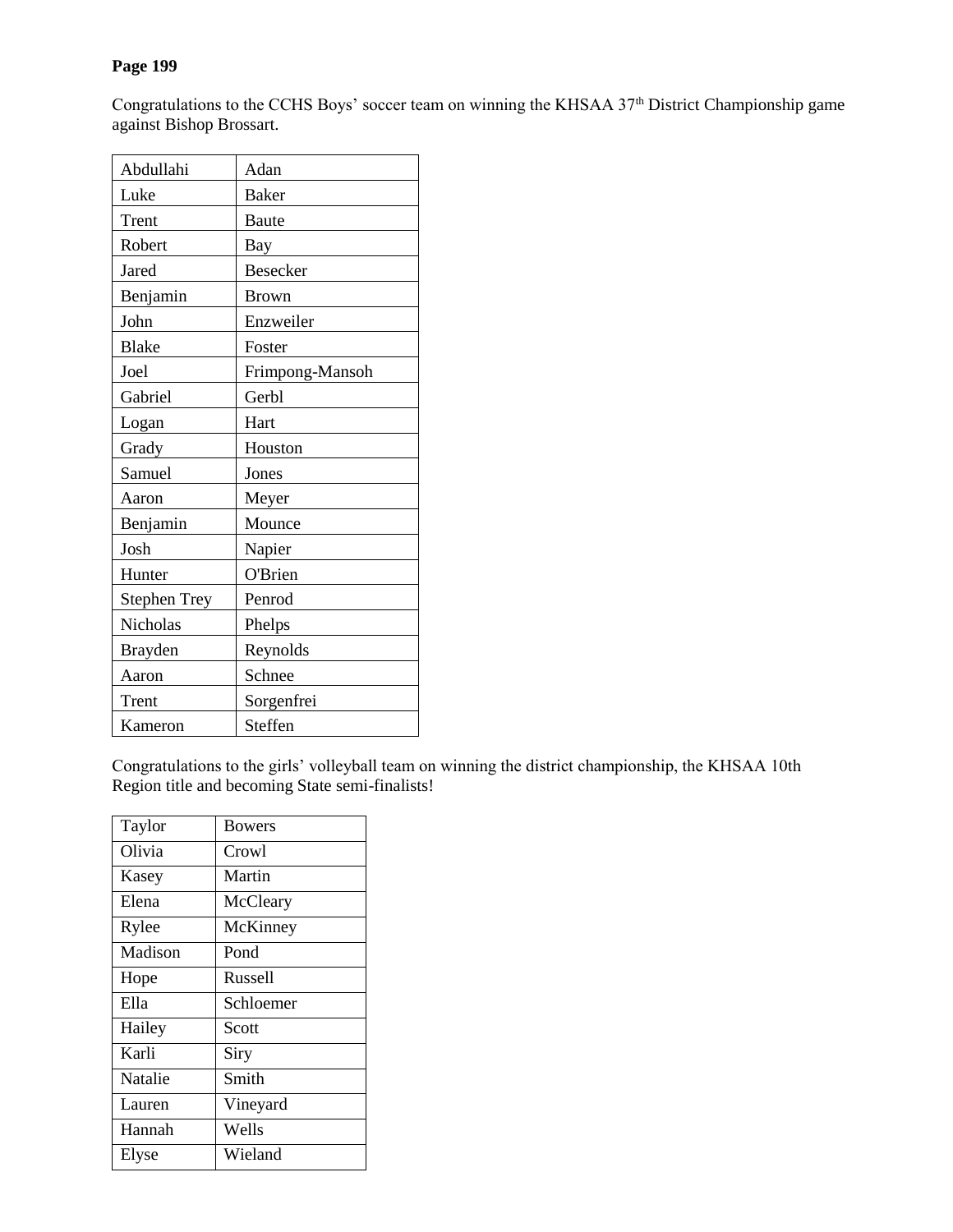Congratulations to the Campbell County Girls' cross country team who are KHSAA Regional champions!

| Devan         | Carrigan    |
|---------------|-------------|
| Ruby          | Dunlevy     |
| Allison       | Franzen     |
| Destine       | Fury        |
| Emma          | Hogle       |
| Savannah      | Krift       |
| Pimlapas      | Kumkerd     |
| Kylie         | Little      |
| Sophia        | Loesch      |
| <b>Noel</b>   | Slone       |
| Laura Brianna | Stadtmiller |
| Kaitlyn       | Strange     |

Congratulations to the following CCHS students for successfully auditioning and being accepted into the 2019 KY All-state Choir.

Rachel Schultz Nicholas Yungbluth Josh Wagner Grace Songer Parker Culp

# **II. COMMUNICATIONS Audience Comments**

#### **Superintendent Comments**

#### **Board Member Comments**

#### **Personnel Actions**

| <b>NAME</b>        | <b>POSITION</b>           | <b>ACTION/</b><br><b>REASON</b> | <b>EFFECTIVE</b> | <b>LOCATION</b> |
|--------------------|---------------------------|---------------------------------|------------------|-----------------|
| Addie, Christopher | Teacher                   | Hired                           | 10/22/2018       | <b>CCHS</b>     |
| Ballinger, Kyle    | Youth Athletic Coach      | Hired                           | 10/22/2018       | <b>CCMS</b>     |
| Barbian, Catherine | <b>Bus Monitor</b>        | Hired                           | 11/1/2018        | Transportation  |
| Barnard, Sonja     | <b>Bus Monitor</b>        | Hired                           | 11/1/2018        | Transportation  |
| Bittner, Kyle      | Youth Athletic Coach      | Hired                           | 10/17/2018       | <b>CCMS</b>     |
| Bonnell, Amanda    | Asst. Swim Coach          | Hired                           | 10/22/2018       | CCHS/CCMS       |
| Dullaghan, Adam    | Teacher                   | Termination                     | 10/17/2018       | <b>CCHS</b>     |
| Hamilton, Randy    | Youth Athletic Coach      | Hired                           | 10/17/2018       | <b>CCMS</b>     |
| Krumpelman, Megan  | Teacher                   | Hired                           | 10/29/2018       | <b>CCHS</b>     |
| McGarr, MaryBeth   | <b>Bus Monitor</b>        | Hired                           | 11/1/2018        | Transportation  |
| Moore, Taylor      | 21st Century Paraeducator | Hired                           | 11/8/2018        | Crossroads      |
| Morris, Steven     | Youth Athletic Coach      | Hired                           | 10/22/2018       | <b>CCMS</b>     |
| Neace, Brandy      | Paraeducator              | Hired                           | 11/12/2018       | Grant's Lick    |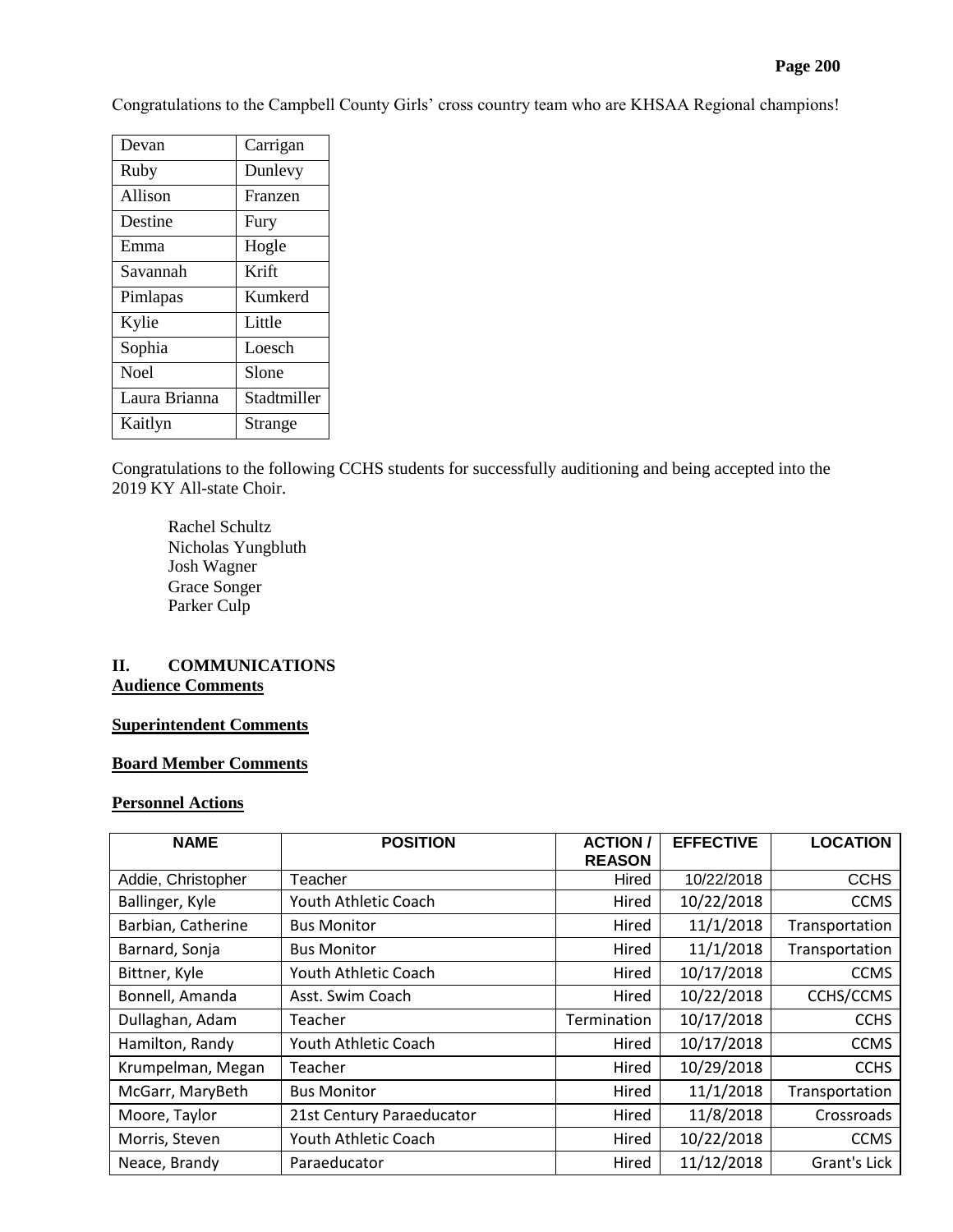| Nordwick, Cynthia   | <b>Health Services Technician</b> | Rehired  | 11/5/2018  | <b>CCMS</b>    |
|---------------------|-----------------------------------|----------|------------|----------------|
| Ott, Lynda          | Paraeducator                      | Resigned | 11/2/2018  | Grant's Lick   |
| Peddicord, Wendell  | Custodian                         | Hired    | 11/7/2018  | Crossroads     |
| Prejean, Jennifer   | <b>Bus Driver</b>                 | Resigned | 11/9/2018  | Transportation |
| Radcliffe, Timothy  | <b>Bus Monitor</b>                | Hired    | 11/1/2018  | Transportation |
| Rust, Sarah         | Custodian                         | Hired    | 11/5/2018  | <b>CCHS</b>    |
| Saunders, Catherine | <b>Bus Monitor</b>                | Hired    | 11/1/2018  | Transportation |
| Tieman, Dawn        | Food Service Asst.                | Hired    | 10/22/2018 | Grant's Lick   |
| Vogt, Kelsey        | Teacher                           | Resigned | 10/17/2018 | <b>CCHS</b>    |

# **Substitutes**

| Albrecht, Laura  | Substitute Teacher                | Hired | 10/25/2018 | District Wide  |
|------------------|-----------------------------------|-------|------------|----------------|
| Baumann, Erin    | Sub Teacher & Sub Paraeducator    | Hired | 11/8/2018  | District Wide  |
| Bintz, Kimberly  | Sub Teacher & Sub Paraeducator    | Hired | 10/18/2018 | District Wide  |
| Carmack, Kevin   | <b>Sub Bus Monitor</b>            | Hired | 10/17/2018 | Transportation |
| Dickman, Lori    | Substitute Guidance Counselor     | Hired | 10/22/2018 | Cline          |
| Geiman, Michael  | <b>Sub Bus Monitor</b>            | Hired | 10/17/2018 | Transportation |
| Knuehl, Rachel   | Sub Teacher & Sub Paraeducator    | Hired | 11/8/2018  | District Wide  |
| McDaniel, Jordan | Sub Teacher & Sub Paraeducator    | Hired | 10/18/2018 | District Wide  |
|                  |                                   |       |            |                |
| Poynter, Katelyn | Sub Teacher, Sub Paraeducator &   | Hired | 11/8/2018  | District Wide  |
|                  | Sub Nurse                         |       |            |                |
| Reed, Haley      | Sub Teacher & Sub Paraeducator    | Hired | 10/18/2108 | District Wide  |
| Reed, Hope       | Sub Teacher, Sub Paraeducator &   | Hired | 10/8/2018  | District Wide  |
|                  | Sub Nurse                         |       |            |                |
| Steffen, Kenneth | Sub Custodian                     | Hired | 10/29/2018 | District Wide  |
| Stegel, Marissa  | <b>Sub Food Service Assistant</b> | Hired | 11/7/2018  | District Wide  |

# **Written Communications and Reports**

SBDM Minutes FRYSC Reports Homeless Services Report Pupil Personnel Report Public Relations Report School Related Field Trip Notifications Field Trip Report - Athletics Field Trip Report – Transportation Attendance Audit Report

#### **Independent Auditor's Report for 2017-18**

#### **Annual Finance Report (AFR) to KDE**

# **III. ACTION AGENDA 2019-20 School Calendar**

18-124 Motion made by Mason, seconded by Williams, that the 2019-2020 district calendar be approved as submitted per the recommendation of the superintendent.

VOTE: Winbigler-Yes; Williams-Yes; Fender-Yes; Mason-Yes. MOTION CARRIED.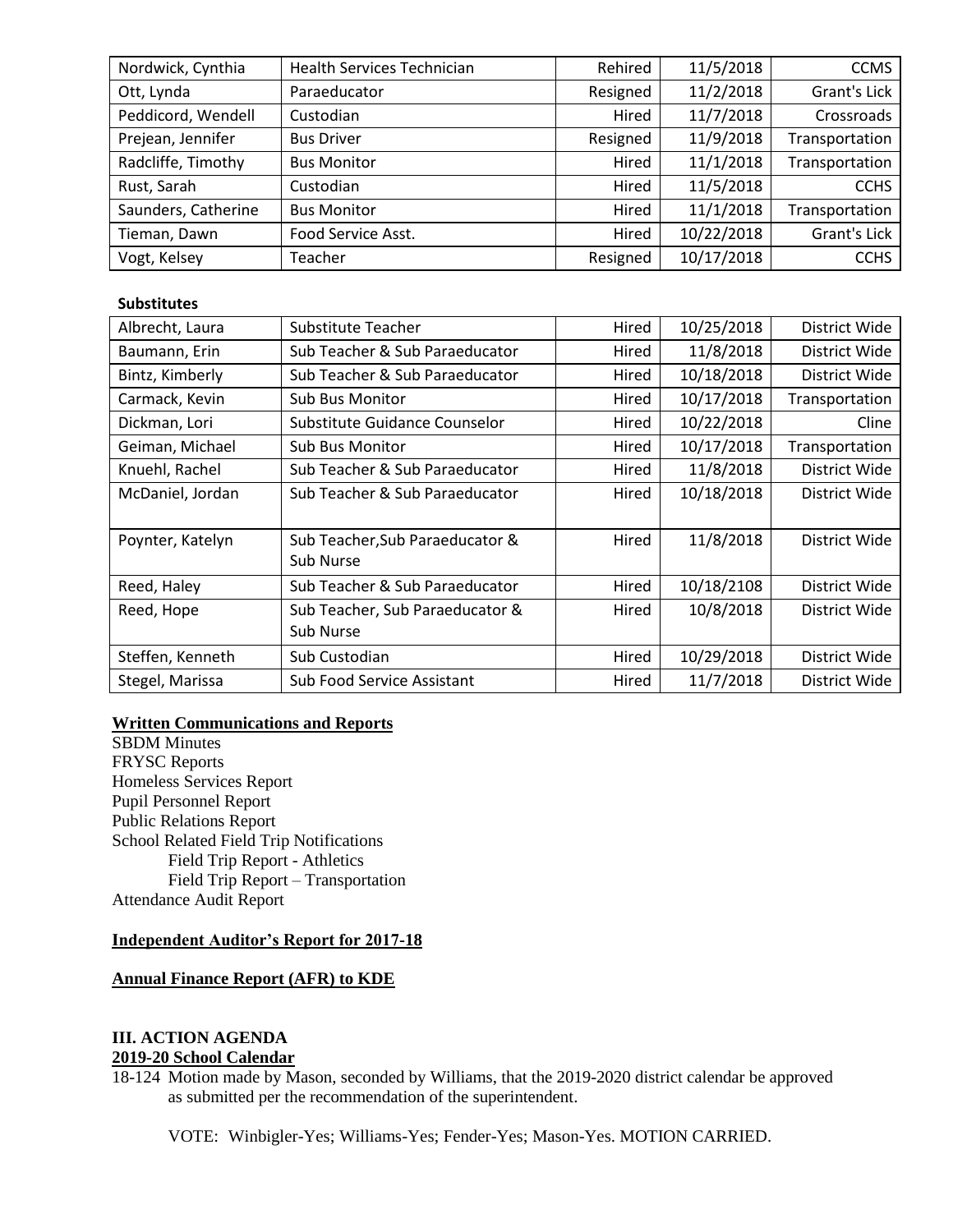# **Final SBDM Allocation for 2018-19**

18-125 Motion made by Fender, seconded by Williams, that the revision to the 2018-19 SBDM allocation at a rate of \$140 per actual  $2<sup>nd</sup>$  month ADA be approved as submitted per the recommendation of the superintendent.

# **Change additions or (deductions)**

Campbell Ridge =  $$3,678.35$ Cline =  $$107.22$  $Crossroads = $ (1,125.06)$ Grant's Lick = \$1,848.93  $Reiley = $3,265.88$  $CCMS = $2,755.31$  $CCHS = $ (838.08)$ 

VOTE: Winbigler-Yes; Williams-Yes; Fender-Yes; Mason-Yes. MOTION CARRIED.

# **Creation of FRC Coordinator at CCHS**

18-126 Motion made by Williams, seconded by Mason, that the creation of a full-time Family Resource Youth Services Center (FRYSC) Coordinator position for the Campbell County High School Youth Services Center be approved per the recommendation of the superintendent.

VOTE: Winbigler-Yes; Williams-Yes; Fender-Yes; Mason-Yes. MOTION CARRIED.

# **CCHS Band Tower BG-1**

18-127 Motion made by Williams, seconded by Fender, that the BG-1 for the Campbell County High School band tower be approved per the recommendation of the superintendent.

VOTE: Winbigler-Yes; Williams-Yes; Fender-Yes; Mason-Yes. MOTION CARRIED.

# **IV. CONSENT AGENDA**

18-128 Motion made by Mason, seconded by Williams, that the consent agenda be approved per the recommendation of the superintendent.

# **Minutes**

October 3, 2018 – Special Meeting October 22, 2018 – Regular Meeting October 30, 2018 – Special Meeting

# **Bills - Addendum**

General Fund # 131059-131216 as listed in the Orders of the Treasurer

# **Bills – Regular**

General Fund # 131217-131417 as listed in the Orders of the Treasurer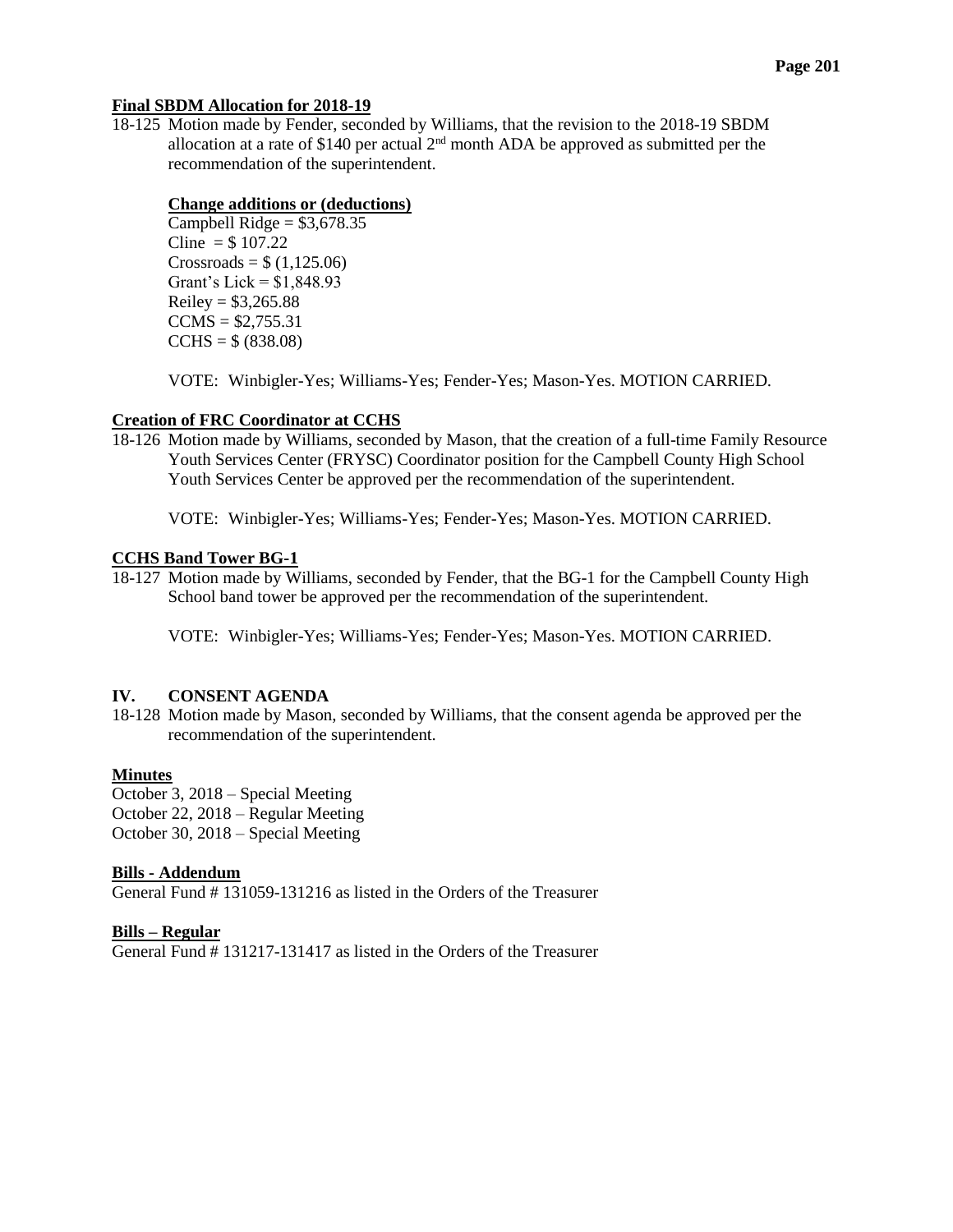# **Page 202**

# **Treasurer's Report**

|                           |                  |                    | Campbell County Board of Education   |                                                            |                 |  |  |
|---------------------------|------------------|--------------------|--------------------------------------|------------------------------------------------------------|-----------------|--|--|
|                           |                  | Treasurer's Report |                                      |                                                            |                 |  |  |
|                           |                  |                    | For Month Ended October 31, 2018     |                                                            |                 |  |  |
|                           |                  |                    |                                      |                                                            |                 |  |  |
|                           | <b>Beginning</b> |                    | <b>Expenditures</b><br><b>Ending</b> |                                                            |                 |  |  |
| <b>Fund</b>               | <b>Balance</b>   | <b>Revenues</b>    | <b>Salaries</b>                      | <b>Others</b>                                              | <b>Balance</b>  |  |  |
|                           |                  |                    |                                      |                                                            |                 |  |  |
| General                   | 8,694,944        | 1,824,805          | (2,083,260)                          | (1,096,778)                                                | 7,339,711       |  |  |
| <b>Sick Leave Retire.</b> | 168,257          |                    | 0                                    | $\mathbf 0$                                                | 168,257         |  |  |
| <b>Committed Funds</b>    | 400,000          |                    | 0                                    | $\mathbf 0$                                                | 400,000         |  |  |
| <b>Special Revenue</b>    | (229, 275)       | 60,434             | (224, 705)                           | (248, 107)                                                 | (641, 653)      |  |  |
| <b>District Activity</b>  | 116,574          | 71,158             |                                      | (18, 375)                                                  | 169,357         |  |  |
| <b>Capital Outlay</b>     | 396,328          | $\mathbf 0$        | $\Omega$                             | $\Omega$                                                   | 396,328         |  |  |
| <b>Building</b>           | 156,418          | 0                  | 0                                    | $\Omega$                                                   | 156,418         |  |  |
| <b>Construction</b>       | 237,418          | 0                  | 0                                    | (9,923)                                                    | 227,496         |  |  |
| <b>Debt Service</b>       | (1, 331, 814)    | 0                  | 0                                    | $\mathbf 0$                                                | (1, 331, 814)   |  |  |
| <b>Food Service</b>       | 33,115           | 233,136            | (56, 316)                            | (125, 453)                                                 | 84,482          |  |  |
| Totals*                   | \$<br>8,641,965  | 2,189,532          | (2,364,280)                          | (1,498,636)<br>$0.000E/E$ in invastments and continuous of | \$<br>6,968,581 |  |  |

Cash and cash equivalents in all funds include approx. \$380,545 in investments and certificates of deposits yielding 0.615% and the remainder in interest-bearing checking accounts yielding 1.05%.

# **Leave of Absence Requests**

Patricia Allen, Teacher at Cline Elementary, from November 19, 2018 through January 2, 2019 for FMLA.

Amy Beal, Guidance Counselor at Cline Elementary, from October 19, 2018 through November 26, 2018 for FMLA.

Sarah Berglin, Teacher at Campbell Ridge Elementary, from October 22, 2018 through January 22, 2018 for FMLA.

Alison Crabb, Paraeducator at Campbell County Middle School from October 22, 2018 through December 3, 2018 for FMLA.

Christa DeGroff, Teacher at Campbell County High School, from October 25, 2018 through October 31, 2018 for FMLA.

Kelly Doan, Response to Intervention Specialist at District Wide, from September 25, 2018 through November 1, 2018 for FMLA.

Rachel Hughes, Paraeducator at Campbell Ridge Elementary, from November 1, 2018 through December 13, 2018 for FMLA.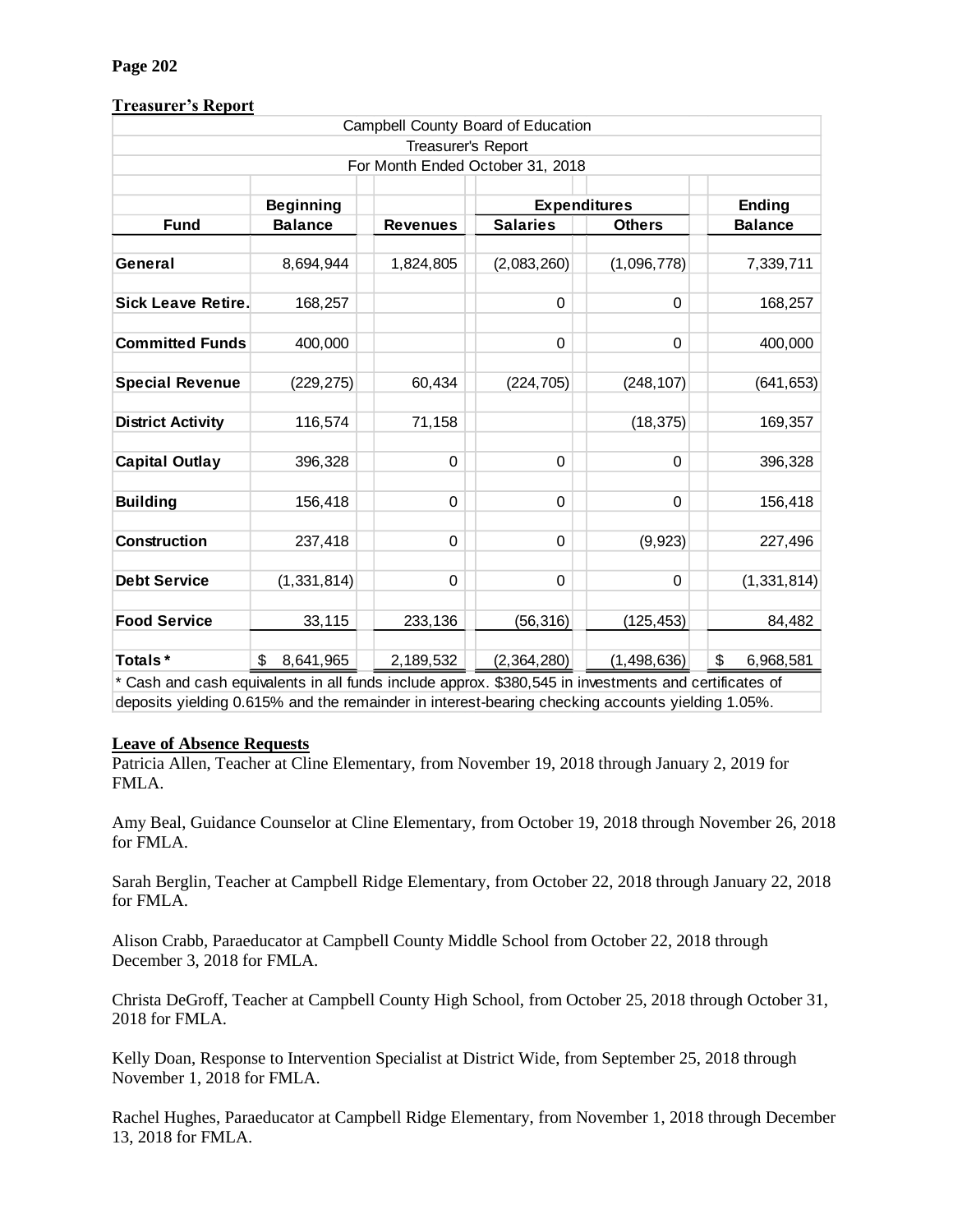Jennifer Kelley, Teacher at Campbell Ridge Elementary, from December 3, 2018 through March 1, 2019 for FMLA.

Julie Moran, Food Service Assistant at Campbell Ridge Elementary, from December 6, 2018 through January 18, 2019 for FMLA.

Nancy Pretot, Clerk and Paraeducator at Cline Elementary, from October 15, 2018 through October 19, 2018 for FMLA leave Intermittent leave to follow through December 19, 2018.

Garry Renchen, Custodian at Campbell County Middle School, from October 5, 2018 through November 9, 2018 for FMLA.

Karen Schneider, Clerical Assistant at Campbell County High School, from November 1, 2018 through November 16, 2018 for FMLA.

#### **Shortened School Day**

Special Education Director requests approval for a high school student to be placed on a shortened school day. This was an ARC decision to facilitate better attendance and progress.

#### **SFCC Offer of Assistance for Technology (KETS) FY-2019**

Pursuant to KRS 157.655-157.660 and 750 KAR 2:010, the School Facilities Construction Commission (SFCC) is hereby making an official FY-2019 KETS offer of assistance to your Board of Education. Acceptance of this offer of assistance commits the Board of Education to follow the statutes and regulations of the SFCC and the Kentucky Department of Education governing the Education Technology Funding Program.

Based on final FY-2018 statewide ADA figures, your first offer of assistance in FY-2019 is in the amount of \$40,066. Accepted state technology fund offers of assistance must be matched equally by your Board of Education or can be escrowed for up to three (3) years.

# **Southern Lanes/CCS Bowling Alley Agreement 2018-19**

Since Campbell County Schools does not have bowling alleys, facilities are rented at Southern Lanes Bowling Alley. The rental fee is estimated at \$1,100.00. The final amount will reflect the actual time used. This is a District responsibility because facilities are a responsibility of the Board of Education.

# **FRYSC Board Assurances 2018-19**

Included is the FRYSC School District Assurance Certification Form. CCS was recently granted approval for a reconfiguration of its existing FRYSC so that both CCHS and CCMS will have their own FRYSC Centers and Coordinators. The enclosed Assurance Certification Form is in regards to the CCHS YSC. The new Coordinator will be placed at the CCHS YSC with an anticipated start date of January 1, 2019.

Attached is the FRYSC School District Assurance Certification Form, as well as the FRYSC Reconfiguration Letter of Approval from the Cabinet for Health and Family Services.

VOTE: Winbigler-Yes; Williams-Yes; Fender-Yes; Mason-Yes. MOTION CARRIED.